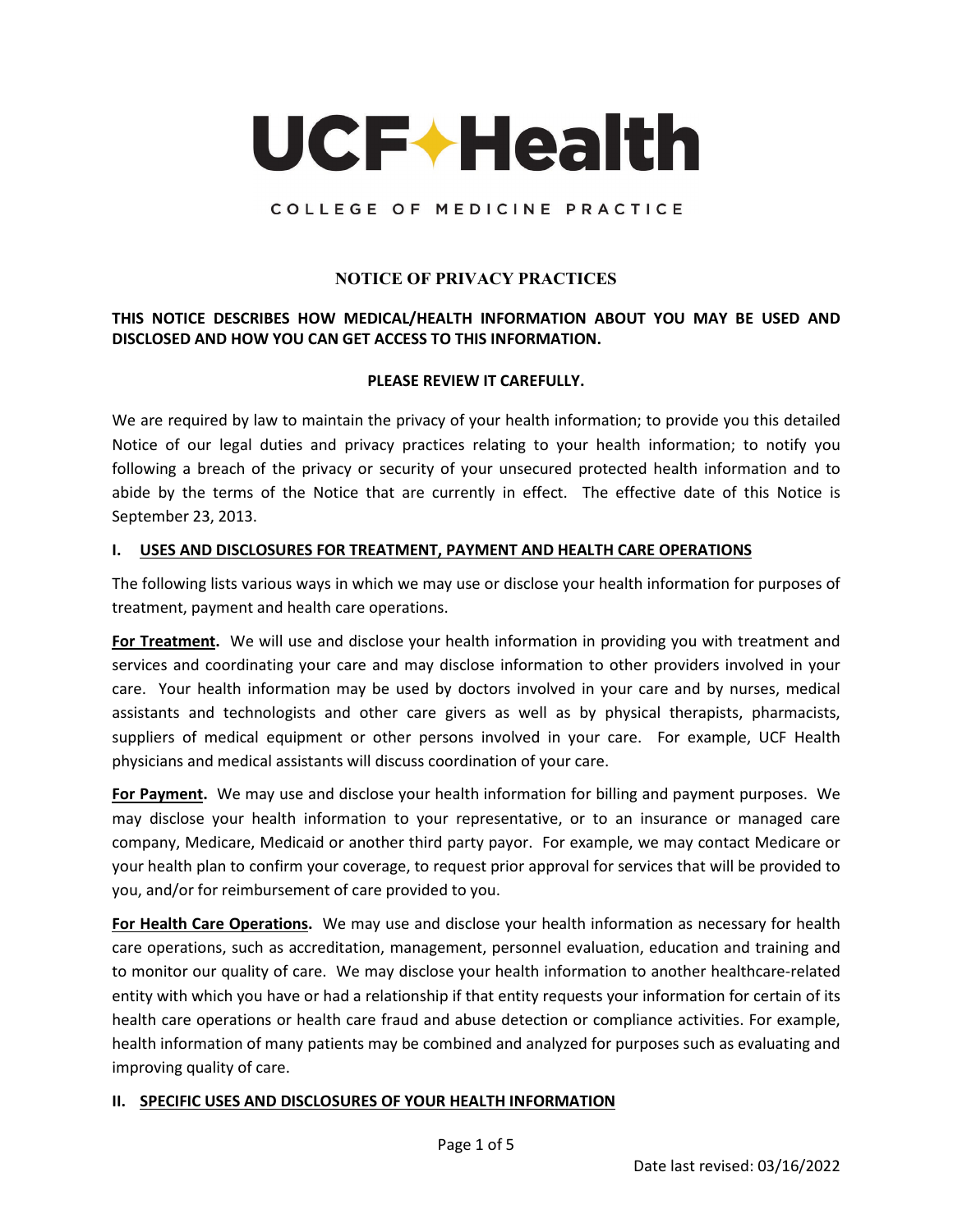The following lists various ways in which we may use or disclose your health information.

**Individuals Involved in Your Care or Payment for Your Care.** Unless you object, we may disclose health information about you to a family member, close personal friend or other person you identify, including clergy, who is involved in your care.

**Emergencies.** We may use or disclose your health information as necessary in emergency treatment situations.

**As Required By Law.** We may use or disclose your health information when required by law to do so.

**Business Associates.** We may disclose your protected health information to a contractor or business associate who needs the information to perform services for UCF UCF Health. Our contractors and business associates are committed to preserving the confidentiality of this information.

**Public Health Activities.** We may disclose your health information for public health activities. These activities may include, for example, reporting to a public health authority for preventing or controlling disease, injury or disability; reporting child abuse or neglect or reporting births and deaths.

**Reporting Victims of Abuse, Neglect or Domestic Violence.** If we believe that you have been a victim of abuse, neglect or domestic violence, we may use and disclose your health information to notify a government authority, if authorized by law or if you agree to the report.

**Health Oversight Activities.** We may disclose your health information to a health oversight agency for oversight activities authorized by law, such as audits, investigations, inspections, licensure, disciplinary actions or for activities involving government oversight of the health care system or facility.

**To Avert a Serious Threat to Health or Safety.** When necessary to prevent a serious threat to your health or safety or the health or safety of the public or another person, we may use or disclose health information, limiting disclosures to someone able to help lessen or prevent the threatened harm.

**Judicial and Administrative Proceedings.** We may disclose your health information in response to a court or administrative order. We also may disclose information in response to a subpoena, discovery request or other lawful process so long as the party seeking the information demonstrates reasonable efforts were made by such party to contact you about the request or to obtain a qualified protective order in accordance with 45 CFR section 164.512 (e)(1)(v).

**Law Enforcement.** We may disclose your health information for certain law enforcement purposes, including, for example, to comply with reporting requirements; to comply with a court order, warrant, or similar legal process; or to answer certain requests for information concerning crimes.

**Research.** We may use or disclose your health information for research purposes if the privacy aspects of the research have been reviewed and approved, if the researcher is collecting information in preparing a research protocol, if the research occurs after your death, or if you authorize the use or disclosure.

**Coroners, Medical Examiners, Funeral Directors, Organ Procurement Organizations.** We may release your health information to a coroner, medical examiner, funeral director or, if you are an organ donor, to an organization involved in the donation of organs and tissue.

**Disaster Relief.** We may disclose health information about you to a disaster relief organization.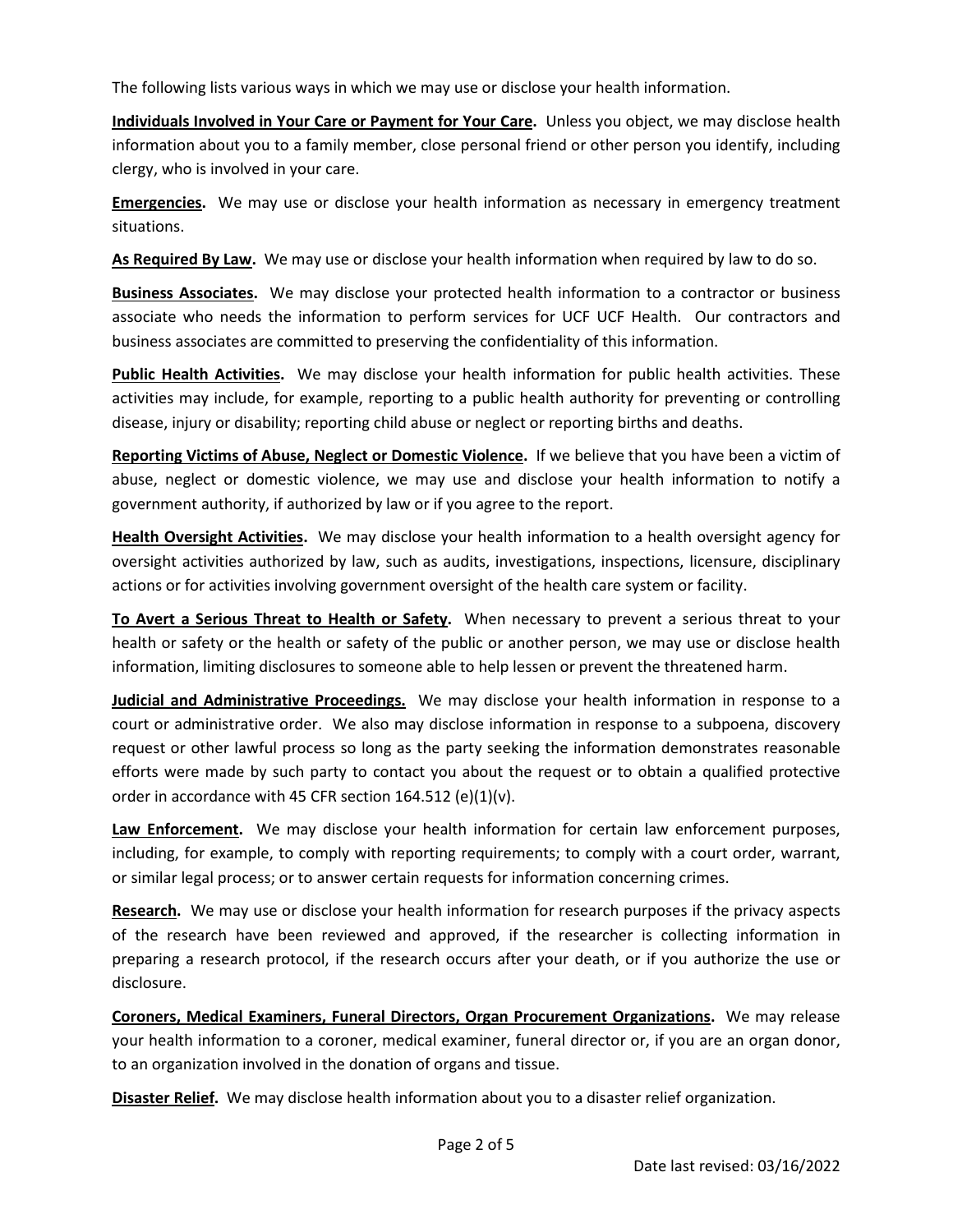**Military, Veterans and other Specific Government Functions.** If you are a member of the armed forces, we may use and disclose your health information as required by military command authorities. We may disclose health information for national security purposes or as needed to protect the President of the United States or certain other officials or to conduct certain special investigations.

**Workers' Compensation.** We may use or disclose your health information to comply with laws relating to workers' compensation or similar programs.

**Inmates/Law Enforcement Custody.** If you are under the custody of a law enforcement official or a correctional institution, we may disclose your health information to the institution or official for certain purposes including the health and safety of you and others.

**Appointment Reminders.** We may use or disclose health information to remind you about appointments.

**Treatment Alternatives and Health-Related Benefits and Services.** We may use or disclose your health information to inform you about treatment alternatives and health-related benefits and services that may be of interest to you.

**Fundraising**. We may also use and disclose your information (including, for example, your name, address, phone number, date of birth, gender, the outcome of your care, health insurance status and the dates you received services) for fundraising activities for UCF Health and the UCF College of Medicine and their operations. If you prefer not to be contacted for fundraising activities, please email ucfhealthoptout@ucf.edu or call 407.266.1042. You may also opt-out via mail, by notifying us (please include your full name, address, and phone number inside the sealed envelope) at 6850 Lake Nona Blvd. Orlando, FL 32827 attn: COM Advancement – Opt Out. Providing this information is required to ensure that you will not be included on future direct mail or email communications. Please allow at least two business days from receipt for processing.

## **III. USES AND DISCLOSURES WITH YOUR AUTHORIZATION**

Except as described in this Notice, we will use and disclose your health information only with your written Authorization (such as, for certain types of marketing, sale of your protected health information). For example, we will only use and disclose your health information for the purposes of marketing with your written Authorization. Further, most psychotherapy notes may not be disclosed for any purpose, including treatment, payment or health care operations, without your written Authorization. You may revoke an Authorization in writing at any time. If you revoke an Authorization, we will no longer use or disclose your health information for the purposes covered by that Authorization, except where we have already relied on the Authorization.

## **IV. YOUR RIGHTS REGARDING YOUR HEALTH INFORMATION**

Listed below are your rights regarding your health information. Each of these rights is subject to certain requirements, limitations and exceptions. Exercise of these rights may require submitting a written request to the UCF UCF Health. At your request, UCF UCF Health will supply you with the appropriate form to complete. You have the right to:

**Request Restrictions.** You have the right to request restrictions on our use or disclosure of your health information for treatment, payment, or health care operations. You also have the right to request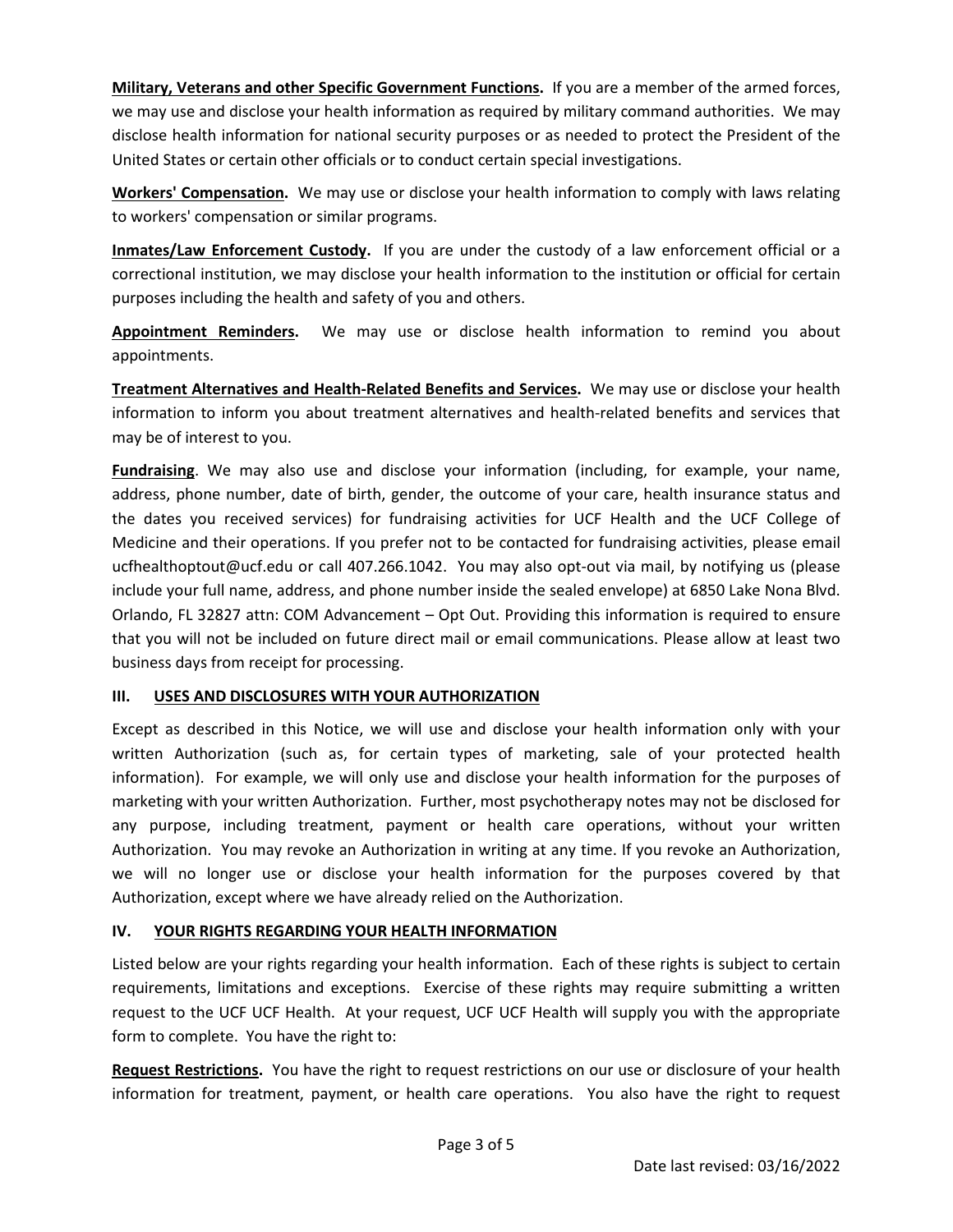restrictions on the health information we disclose about you to a family member, friend or other person who is involved in your care or the payment for your care.

We are not required to agree to your requested restriction EXCEPT (i) if you request that we not disclose certain medical information to your health insurer and that medical information relates to a health care product or service for which we otherwise have received payment in full from you or on your behalf (from someone other than your health insurer), then we must agree to the request unless the disclosure is otherwise required by law and (ii) if you are competent you may restrict disclosures to family members or friends. If we do agree to accept your requested restriction, we will comply with your request except as needed to provide you emergency treatment.

**Access to Personal Health Information.** You have the right to inspect and obtain a copy of your clinical or billing records or other written information that may be used to make decisions about your care, subject to some exceptions. Your request must be made in writing. In most cases we may charge a reasonable fee for our costs in copying and mailing your requested information. You may request an electronic copy of any of your clinical or billing records that are maintained electronically.

We may deny your request to inspect or receive copies in certain circumstances. If you are denied access to health information, in some cases you have a right to request review of the denial. This review would be performed by a licensed health care professional designated by UCF UCF Health who did not participate in the decision to deny.

**Request Amendment.** You have the right to request amendment of your health information maintained by UCF UCF Health for as long as the information is kept by or for UCF UCF Health. Your request must be made in writing and must state the reason for the requested amendment.

We may deny your request for amendment if the information (a) was not created by UCF UCF Health, unless the originator of the information is no longer available to act on your request; (b) is not part of the health information maintained by or for UCF UCF Health; (c) is not part of the information to which you have a right of access; or (d) is already accurate and complete, as determined by UCF UCF Health.

If we deny your request for amendment, we will give you a written denial including the reasons for the denial and the right to submit a written statement disagreeing with the denial and how you may file such a statement. In addition, you may request that UCF UCF Health provide your request for amendment and the denial with any future disclosures of the protected health information that is the subject of the amendment, in lieu of submitting the statement of disagreement.

**Request an Accounting of Disclosures.** You have the right to request an "accounting" of certain disclosures of your health information. This is a listing of disclosures made by UCF UCF Health or by others on behalf of UCF UCF Health, but does not include disclosures for treatment, payment and health care operations (except where such disclosures are through an electronic health record). , disclosure made pursuant to your Authorization, and certain other exceptions.

To request an accounting of disclosures, you must submit a request in writing, stating a specific time period. The first accounting provided within a 12-month period will be free; for further requests, we may charge you our costs.